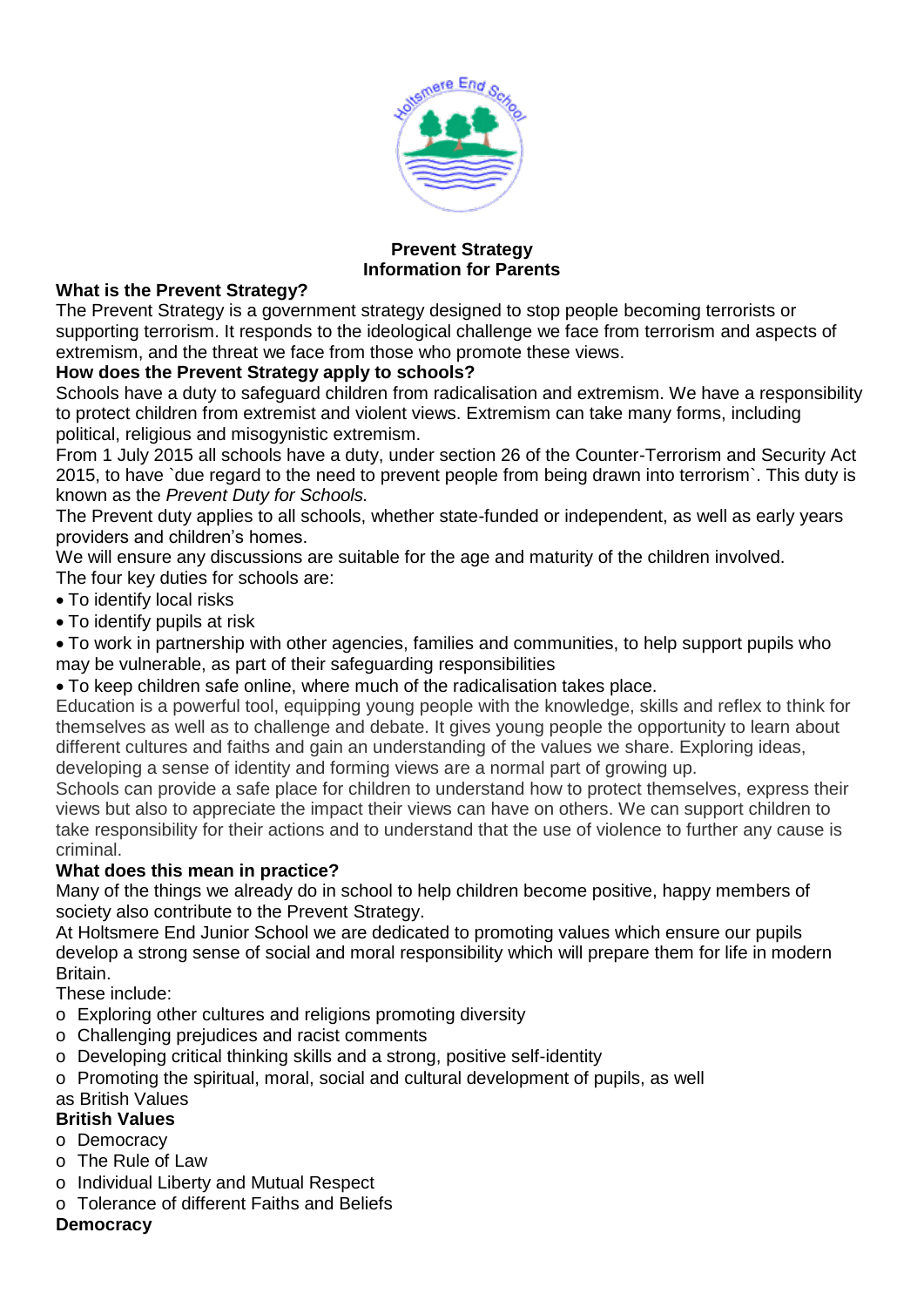Our school values pupil voice and we ask the pupils about their learning, their concerns and for their ideas about how we can make things better for them. We do this by using pupil questionnaires and through our School Council.

## **The Rule of Law**

The school has a positive Behaviour Policy. The children understand the school rules and what happens if these rules are broken. At the start of each year classes discuss class expectations and how these relate to our school rules. During PSHE lessons and assemblies children learn about the importance of having rules and how these relate to laws. PSHE promotes moral, spiritual, social and cultural awareness among our pupils. Our children have a well-developed sense of

justice. They understand and are able to discuss why there need to be consequences for those who break the rules or laws. By being immersed in the ethos of our school, children learn about their responsibility to be law abiding citizens.

### **Individual Liberty**

Alongside rules and laws, we promote freedom of choice and the right to respectfully express views and beliefs. Through the provision of a safe, supportive environment and empowering education, we provide boundaries for our children to make choices safely;

for example:

- o Choices about what learning challenge or activity to do
- o Choices around the participation in extra-curricular activities
- o Choices about lunchtime options

It is a primary aim of our school that every member of the school community feels valued and respected, and that each person is treated fairly and well. We are a caring community, whose values are built on mutual trust and respect for all. The school Behaviour Policy is therefore designed to support the way in which all members of the school can live and work together in a supportive way. It aims to promote an environment where everyone feels happy, safe and secure.

This policy supports the school community in aiming to allow everyone to work together in an effective and considerate way.

During PSHE, E-Safety lessons and Assemblies pupils are taught how to keep themselves safe whilst they exercise their rights and personal freedoms. Safeguarding is embedded in every aspect of life at our school.

#### **Mutual Respect and Tolerance**

Our ethos at Holtsmere End Junior School is based on mutual respect and good manners. Adults actively model respect with one another, and with the children, in how we speak and treat one another. Through our Curriculum and RE, we promote an awareness of different faiths and provide opportunities for children to find out and understand cultures and faiths that are different from their own.

All staff model a tolerant and accepting attitude. We use assemblies, as well as `Antibullying` weeks, to challenge prejudice and celebrate diversity.

At Holtsmere End Junior School, we will actively challenge pupils, parents, staff or governors who express opinions contrary to fundamental British Values, including extremist views.

#### **British Values through the Curriculum**

Within our curriculum we plan opportunities to teach the values of our society. Some examples are:

o **PSHE:** The Rule of Law and the importance of laws, whether they be those that govern the class, the school, or the country is reinforced at Holtsmere End Junior School. Pupils are encouraged to know, understand and exercise their rights and personal freedoms and are advised how to exercise these safely, for example through our e-safety and PSHE lessons

o **Geography:** We ensure that children have a better understanding of what Britain is, learning more about its capital cities and counties, its rivers and mountains, where Britain is in relation to the rest of Europe and other countries in the world.

o **History:** Britain and its influence in modern times

o **Religious, Moral & Spiritual Education:** Key religions represented in the UK are covered to gain greater understanding of religious diversity and practices. We celebrate the different Faiths, Culture and Customs of the pupils at our school. we have a relationship with a school in Uganda so that children have the opportunity to understand the experiences of other children.

o **Physical Education:** Promotion of the concept of "fair play", following and developing rules, inclusion, celebrating and rewarding success, being magnanimous in defeat and participation in activities that promote kinship and affiliation with others